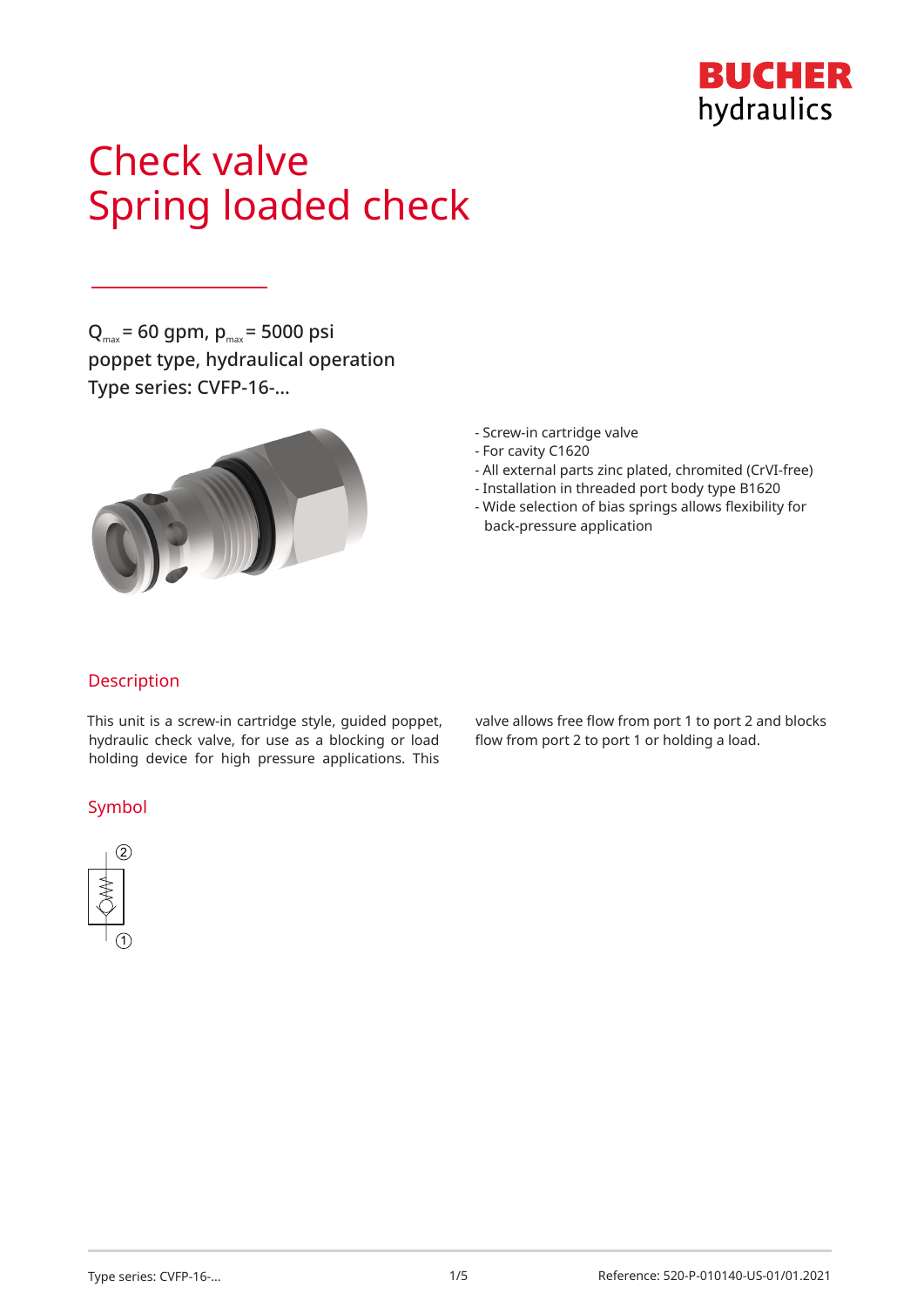

## Technical data

| <b>General Characteristics</b> | Description, value, unit                              |
|--------------------------------|-------------------------------------------------------|
| Function group                 | Check valve                                           |
| Function                       | Spring loaded check                                   |
| Design                         | Screw-in cartridge valve                              |
| Controls                       | hydraulical operation                                 |
| Characteristic                 | poppet type                                           |
| Construction size              | SAE 16 / nominal size 12                              |
| Thread size                    | 1 5/16-12 UN-2A                                       |
| Mounting attitude              | unrestricted                                          |
| Weight                         | $0.86$ lb                                             |
| Cavity acc. factory standard   | For cavity C1620                                      |
| Tightening torque steel        | $97.5$ ft $\cdot$ lb                                  |
| Tightening torque aluminium    | $72.5$ ft $\cdot$ lb                                  |
| Tightening torque tolerance    | ± 5%                                                  |
| Minimum ambient temperature    | $-22$ °F                                              |
| Maximum ambient temperature    | $+248 °F$                                             |
| Surface protection             | All external parts zinc plated, chromited (CrVI-free) |
| Available seal types           | several seal types available, see ordering code       |
| Seal kit order number          | NBR: SKN-1621 / FKM: SKV-1621                         |

| <b>Hydraulic Characteristics</b>                                              | <b>Description, value, unit</b>                                                     |
|-------------------------------------------------------------------------------|-------------------------------------------------------------------------------------|
| Maximum operating pressure                                                    | 5000 psi                                                                            |
| Maximum flow rate                                                             | $60$ qpm                                                                            |
| Flow direction                                                                | see symbol                                                                          |
| Hydraulic fluid                                                               | All general purpose hydraulic fluids such as MIL-H-5606, SAE-<br>#10, SAE-#20, etc. |
| Minimum fluid temperature                                                     | $-13 °F$                                                                            |
| Maximum fluid temperature                                                     | $+176$ °F                                                                           |
| Viscosity range                                                               | 10  500 mm <sup>2</sup> /s (cSt)                                                    |
| Recommended viscosity range                                                   | 15  250 mm <sup>2</sup> /s (cSt)                                                    |
| Minimum fluid cleanliness (cleanlineless class according to ISO<br>4406:1999) | class 18/16/13                                                                      |
| Internal leakage flow rate                                                    | 5 drops/min maximum at 5000 psi                                                     |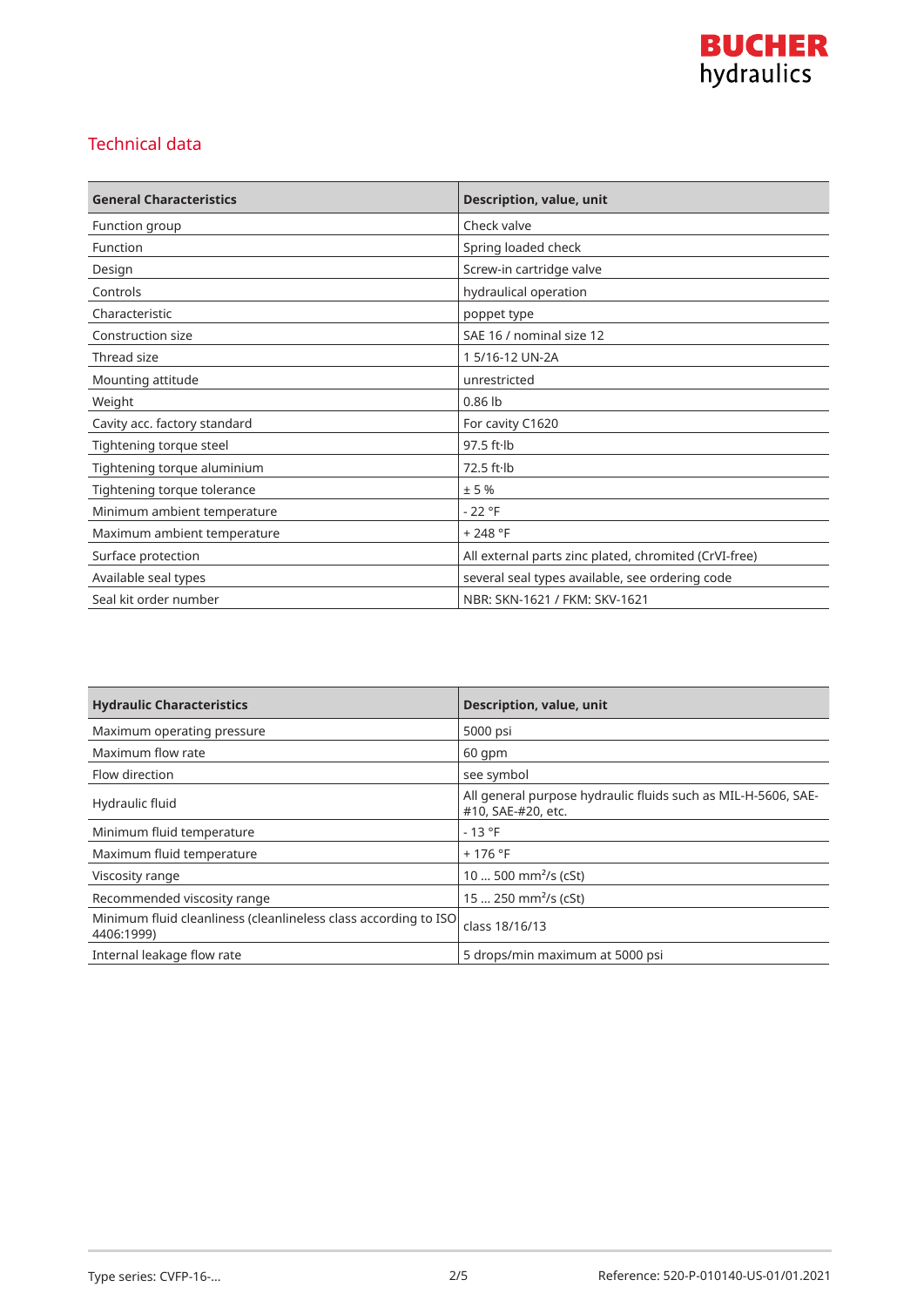

## Performance graphs

measured with oil viscosity 28.5 mm²/s (cSt)



Δp = f (Q) Pressure drop-flow rate characteristic∆p [psi (bar)]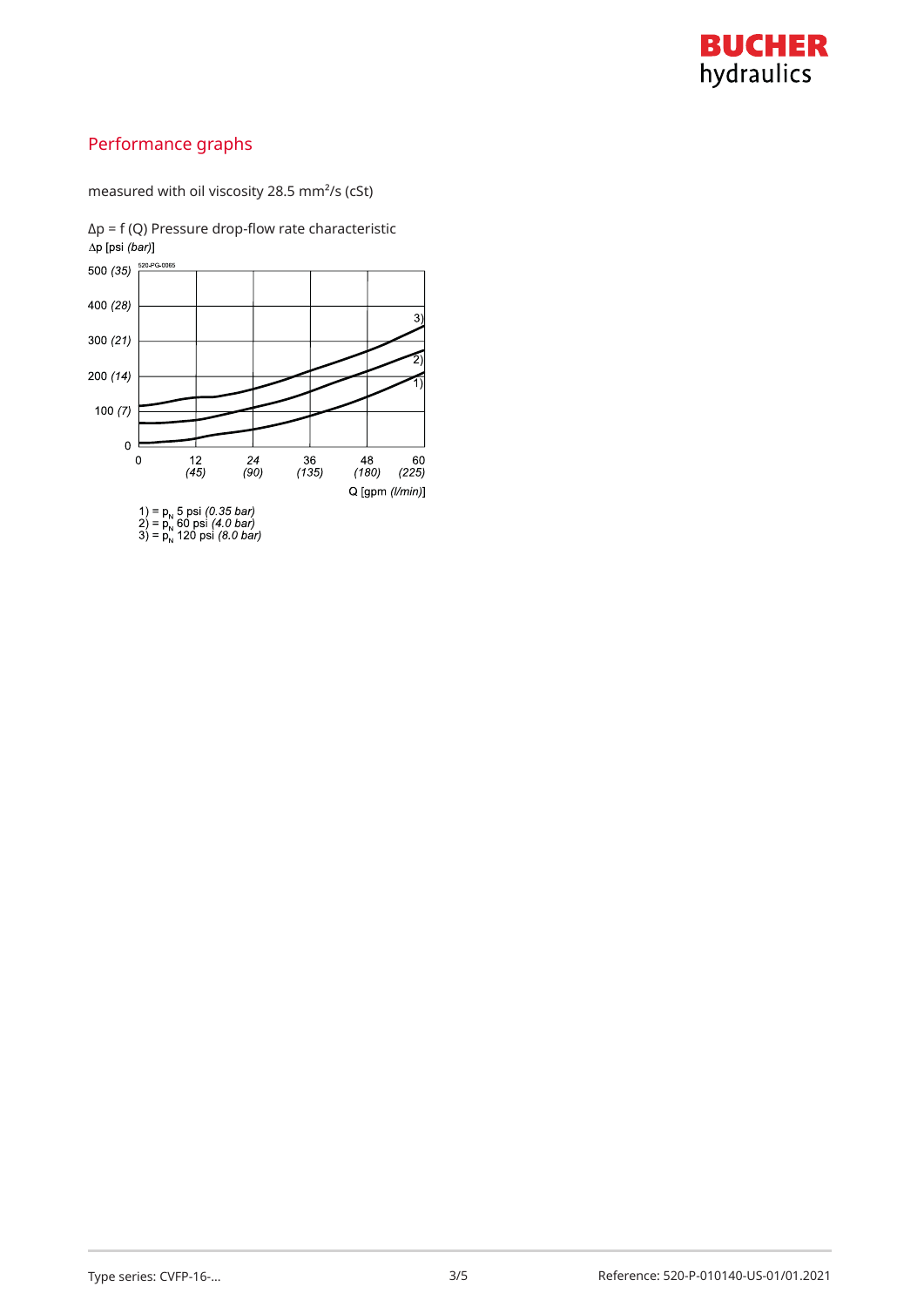

## Dimensions and sectional view

**Beispiel für die Masseinheit: Example for the dimensional units:** *C*( $-0.031$  inch  $(0.79) = 0.79$  mm millimeter



## Installation information



#### **ATTENTION!**

Only qualified personnel with mechanical skills may carry out any maintenance work. Generally, the only work that should ever be undertaken is to check, and possibly replace, the seals. When changing seals, oil or grease the new seals thoroughly before fitting them.



#### **NOTE!**

The seals are not available individually. The seal kit order number can be found in the chapter "Technical data".



## **NOTE!**

1) When fitting the screw-in cartridge valve, use the specified tightening torque. The value can be found in the chapter "Technical data".